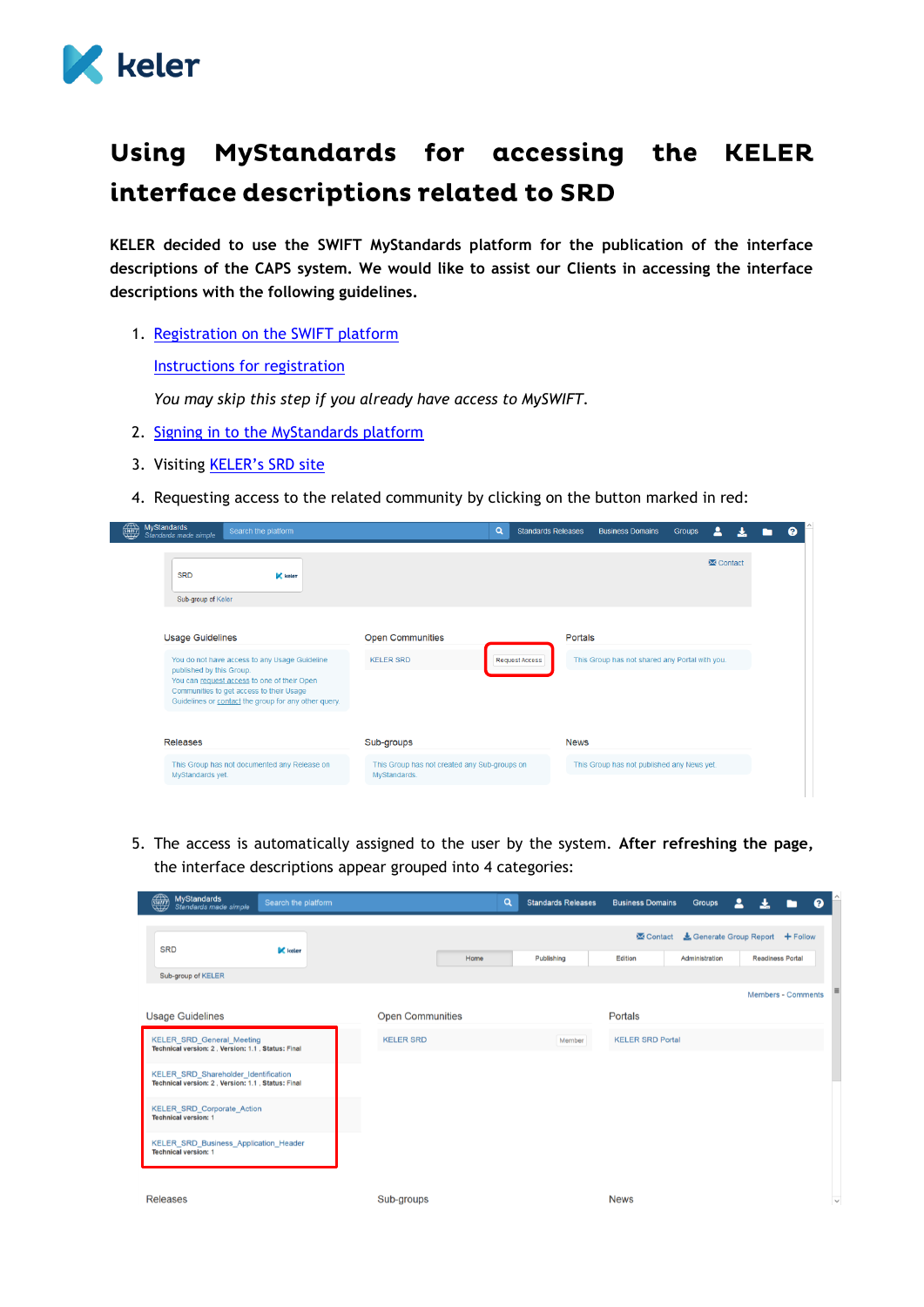

6. By clicking on each category, you can access the list of related messages. The screenshot shows the list of messages marked in red, and the description of the CAPS export/import file format and the related xsd and sample message in green.

| <b>MyStandards</b><br>Standards made simple | Search the platform                                                                    |                                                                                        | Q                                  | <b>Standards Releases</b> | <b>Business Domains</b> | Groups |                              |  |
|---------------------------------------------|----------------------------------------------------------------------------------------|----------------------------------------------------------------------------------------|------------------------------------|---------------------------|-------------------------|--------|------------------------------|--|
| $\mathbb{K}$ keler                          | KELER_SRD_Shareholder_Identification                                                   |                                                                                        |                                    |                           |                         | e      | $\frac{1}{26}$ Export $\sim$ |  |
|                                             | <b>COLORED ExportImport_file_format_20200615.zip</b>                                   |                                                                                        | $\blacktriangleright$ Show details |                           |                         |        |                              |  |
| <b>Usage Guidelines</b>                     |                                                                                        |                                                                                        |                                    |                           |                         |        |                              |  |
|                                             |                                                                                        |                                                                                        |                                    |                           |                         |        |                              |  |
|                                             |                                                                                        |                                                                                        |                                    |                           |                         |        |                              |  |
|                                             |                                                                                        | KELER SI seev.045.001.02 ShareholdersIdentificationDisclosureRequest KELER RECIPIENT   |                                    |                           |                         |        | c                            |  |
|                                             | KELER SI seev.046.001.01 ShareholdersIdentificationDisclosureRequestCancellationAdvice |                                                                                        |                                    |                           | c                       |        |                              |  |
|                                             | KELER SI seev.047.001.01 ShareholdersIdentificationDisclosureResponse                  |                                                                                        |                                    |                           | c                       |        |                              |  |
|                                             |                                                                                        | KELER SI seev.048.001.01 ShareholderIdentificationDisclosureResponseCancellationAdvice |                                    |                           |                         |        | c                            |  |
|                                             |                                                                                        | KELER SI seev.049.001.01 ShareholderIdentificationDisclosureResponseStatusAdvice       |                                    |                           |                         |        | c                            |  |

7. By clicking on each message type, you can access the description of the particular message type. The current version of the description can be exported into PDF or Excel files so that it can be used outside of MyStandards by clicking on the button marked in green and choosing the desired file format. By clicking on the button highlighted with yellow, you may find the sample message prepared for the given message type.

| <b>MyStandards</b><br>$\bigoplus_{\text{SWIFT}}$<br>Search the platform<br>Standards made simple                                                                                                              | Q                                  | <b>Standards Releases</b> | <b>Business Domains</b>                                                                                      | Groups                    |  |
|---------------------------------------------------------------------------------------------------------------------------------------------------------------------------------------------------------------|------------------------------------|---------------------------|--------------------------------------------------------------------------------------------------------------|---------------------------|--|
| KELER_SI_seev.045.001.02_ShareholdersIdentificationDisclosureRequest_KELER RECIPIENT<br>$\mathbb{K}$ keler<br>KELER SRD Shareholder Identification (Format: MX)<br>Version: 1.0 Status: Final Market: Hungary |                                    |                           |                                                                                                              | $\triangle$ Export $\sim$ |  |
|                                                                                                                                                                                                               | $\blacktriangleright$ Show details |                           |                                                                                                              |                           |  |
| Sample Messages<br><b>Result View</b><br>Content<br><b>Impact Analysis</b><br>Compare                                                                                                                         | Comments                           |                           |                                                                                                              |                           |  |
| View only restricted elements<br>□ Hide removed elements<br>$\Box$ Show xml tags                                                                                                                              |                                    |                           |                                                                                                              |                           |  |
| search message (min 2 chars)                                                                                                                                                                                  |                                    | $\alpha$<br>$\times$      |                                                                                                              |                           |  |
| Name                                                                                                                                                                                                          |                                    | Min Max Restrictions      | <b>O</b> Display full width                                                                                  |                           |  |
| Shareholders Identification Disclosure Request V02 (seev.045.001.02)                                                                                                                                          |                                    | $\sqrt{4}$                | Shareholders Identification Disclosure Request V02<br>(seev.045.001.02)                                      |                           |  |
| <b>o</b> Issuer Disclosure Request Identification                                                                                                                                                             |                                    | A                         |                                                                                                              |                           |  |
| > $\geq$ Disclosure Request Type                                                                                                                                                                              |                                    | ₩                         | Definition                                                                                                   |                           |  |
| <b>o</b> Forward Request Indicator                                                                                                                                                                            | $\mathbf 0$                        | $\Lambda$ [!]             | The ShareholdersIdentificationDisclosureRequest                                                              |                           |  |
| <b>O</b> Response Through Chain Indicator                                                                                                                                                                     | $\Omega$                           | ◎                         | message is sent by an issuer or by a third party<br>nominated by the issuer (such as an issuer's agent) to   |                           |  |
| <b>o</b> Shareholder Rights Directive Indicator                                                                                                                                                               | 0                                  | $\mathbf{A}^{(1)}$        | the first intermediaries in a custody chain or is sent by                                                    |                           |  |
| <b>O</b> Financial Instrument Identification                                                                                                                                                                  |                                    | ₩                         | any intermediaries in a custody chain to the next<br>intermediary down the chain of intermediaries (towards) |                           |  |

8. KELER made available the SWIFT Readiness Portal. On the below screenshot you may find the link of the Readiness Portal highlighted with green:

| ₩                                | Search the platform                                                                                                                       | Q<br><b>Standards Releases</b>                    | <b>Business Domains</b>       | <b>Groups</b>                                                                                                               |  | $\bullet$ |  |
|----------------------------------|-------------------------------------------------------------------------------------------------------------------------------------------|---------------------------------------------------|-------------------------------|-----------------------------------------------------------------------------------------------------------------------------|--|-----------|--|
| <b>K</b> keler<br><b>K</b> keler | Usage Guidelines<br>KELER_GM_seev.001.001.07_MeetingNot<br>ification_GMET_XMET<br>KELER_GM_seev.008.001.06_MeetingRe<br>sultDissemination | Portals<br><b>K</b> keler <b>KELER SRD</b> Portal | <b>News</b><br><b>K</b> keler | Updated Sample message for seev.001<br>11-08-2020 SRD<br>The Sample message of<br>KELER GM seev 001 001 07 has been undated |  |           |  |